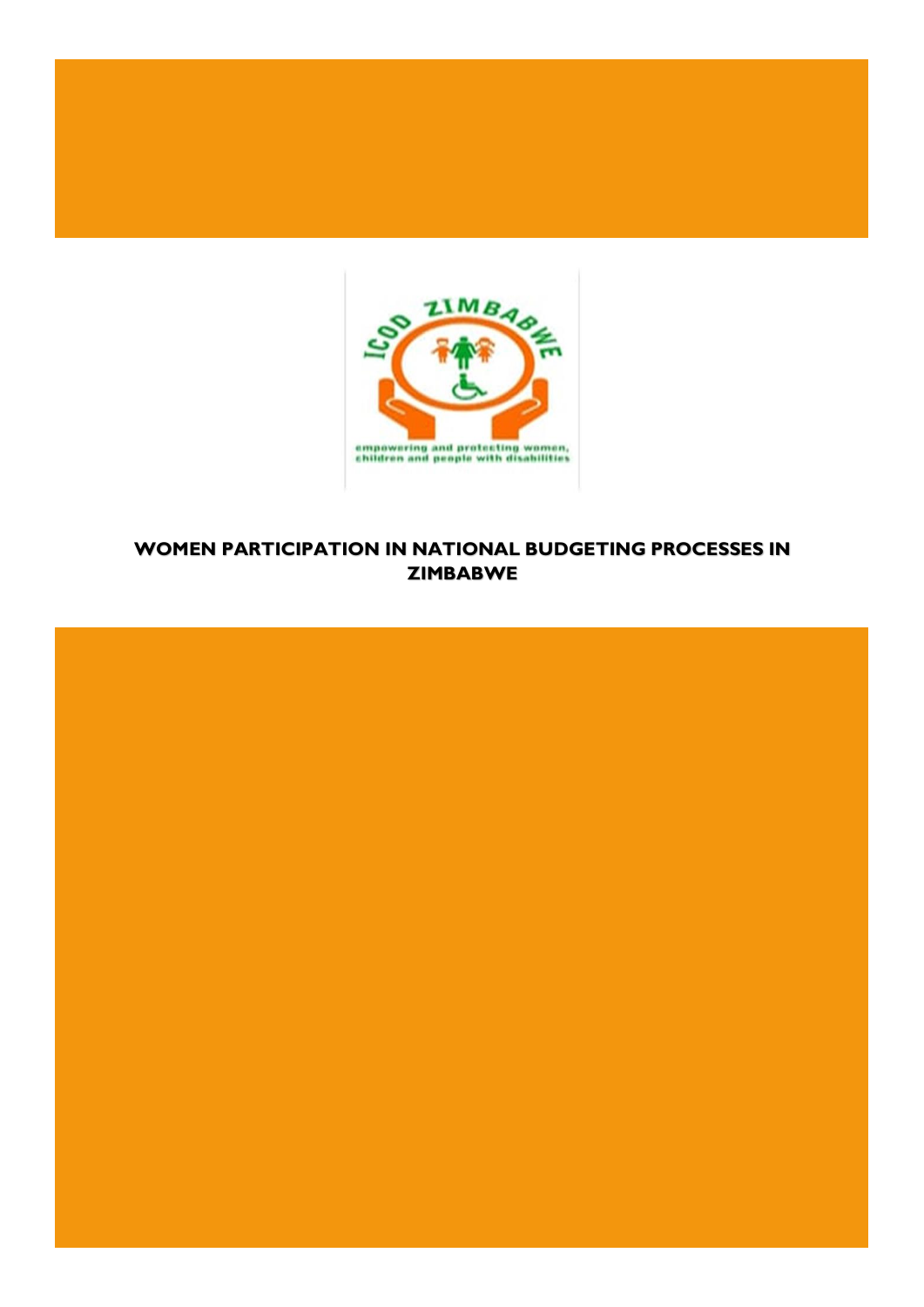#### **Introduction**

A national budget represents the preferences and priorities of the government in a given period and is an influential management tool for achieving development objectives. This explains why the budgetary process should be an inclusive one so that all the sections of the society are able to contribute to the final product. The trend for budget processes in Zimbabwe has been that the marginalised (women and youths) have not been fully participating. Women participation and contribution to national budget processes at national level in Zimbabwe is a key element in ensuring fiscal transparency and accountability. The constitutional and Public Finance Management Act (PFMA) accords all citizens the right to participate and contribute, however the situation on the ground reveal minimal participation of women in the budgetary processes. This has been revealed by 2019 Open Budget Survey (OBS) results. There are limited or no consultations which are extended to the marginalised communities especially women from the grassroots and as a result, the budgetary outcomes are top-down. The top-down budgeting programs and processes remain a privilege of the state and monetary authorities; and various parliamentary portfolios, elites and close cartels. To this effect, women' participation in budget consultations processes is mainly inclined to those in urban areas. This has resulted in the ministry responsible for women affairs allocated less than 1% of the total budget since 2016.

#### **Rationale**

The Transitional Stabilisation Programme (TSP) in Zimbabwe underscored the need to upholding transparency and <mark>accou</mark>ntability in the use of public resources under the gove<mark>rnanc</mark>e pillar<sup>1</sup>. This was further prioritised in both the 2018 and 2019 National Budgets which sought to improve budget transparency and accountability. The OBS results have direct implication on the eligibility of countries for International Development Assistance hence the rationale to improve the budget transparency and accountability. The International Budget Partnership (IBP) stresses the need to ensure transparency and accountability in the use of public resources through improved participation of women in the budgetary process and the ability to demand social accountability in the use of public resources by the marginalised women.<sup>2</sup> International investors and women's rights defenders also use these indices to gauge governance wherein good governance is characterized by fiscal transparency and accountability as well as security of investments. It is therefore imperative to determine the state of budget transparency and accountability on the basis of women participation in budgetary processes and proffer recommendations to improve the next ranking. ICODZIM is alive to the need to make national budget processes more accountable from a gender perspective, to ensure that policy and budget decisions take gender perspectives into account and that policies on gender equality are matched with adequate resource allocations. A related objective to the aforementioned is to increase women's participation in economic processes. The realization and the achievement of the goals of gender equality underscored in the United Nations Sustainable Development Goals need to be supported by the allocation of necessary human, financial and material resources for specific and targeted activities to ensure gender equality at the local and national levels. It is important to note that women and men experience poverty in both similar and different ways. The processes through

<sup>1</sup> Transitional Stabilisation Programme 2018 - 2020

<sup>2</sup> The National Indicative Programme in Zimbabwe 2015 - 2020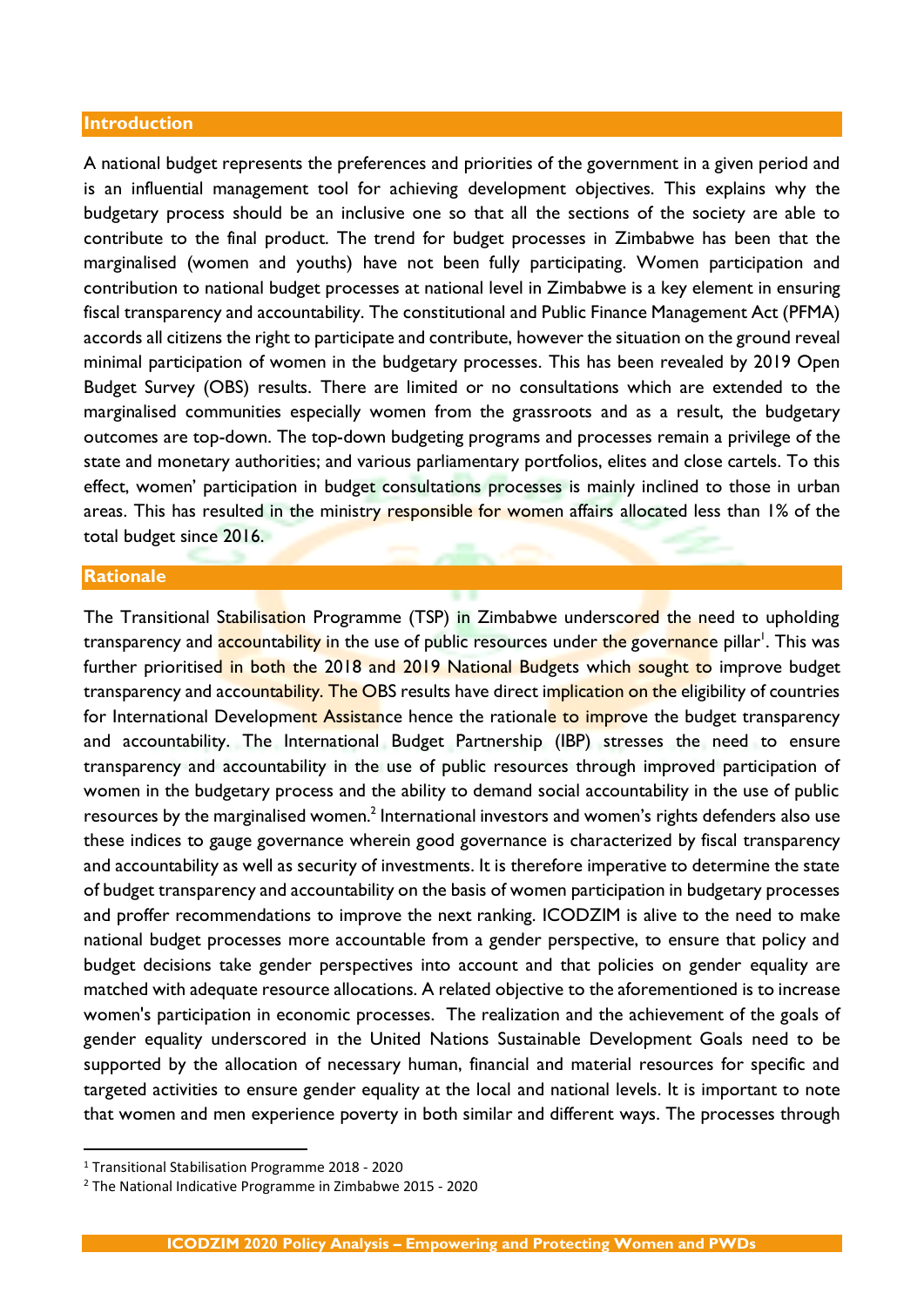which they become poor are different yet related, and their response to poverty is different. To be just and effective poverty reduction strategies, policies and budgets should take these differences into account. This policy brief analyses on the existing trends of women participation in national budget processes and mid-term fiscal policy reviews in Zimbabwe.

## **Women participation in national budgets in Zimbabwe**

This study which was conducted by Institute for Community Development (ICOD) and was anchored on the backdrop of a nose-diving economy characterised by everchanging monetary policy reforms associated with hyperinflation, liquidity crunch, foreign exchange and market distortions, high unemployment, current account deficit, low industrial capacity utilization and poor execution of the national budgets and policies. Transparency through publishing budget documents alone is insufficient for improving governance. Inclusive participation is crucial for realizing the positive outcomes associated with greater budget transparency. The 2019 Open Budget Survey results have revealed limited formal opportunities were offered to the public especially women for meaningful participation in different stages of the budget process.



Figure 1: Public Participation Score in Zimbabwe budgetary processes

# *Source: OBS Reports*

As shown in figure 1, the ranking for public participation in 2019 was 33 out of 100, up from 9 out of 100 in 2017. The OBS has indicated limited opportunities and platforms for the people in rural areas to engage in the budget process and the demographic characteristics shows that men are outweighed by women in comparative terms. There is therefore need for the government to strengthen the budget consultative processes and also ensure participation of women during all phases of budget cycle. In 2019, Ministry of Finance and Economic Development has established pre-budget deliberations during budget formulation but there has been no further effort made to strengthen women participation in the budget process such as mechanisms to monitor budget implementation. Also, there is need to expand mechanisms during budget formulation that engage any civil society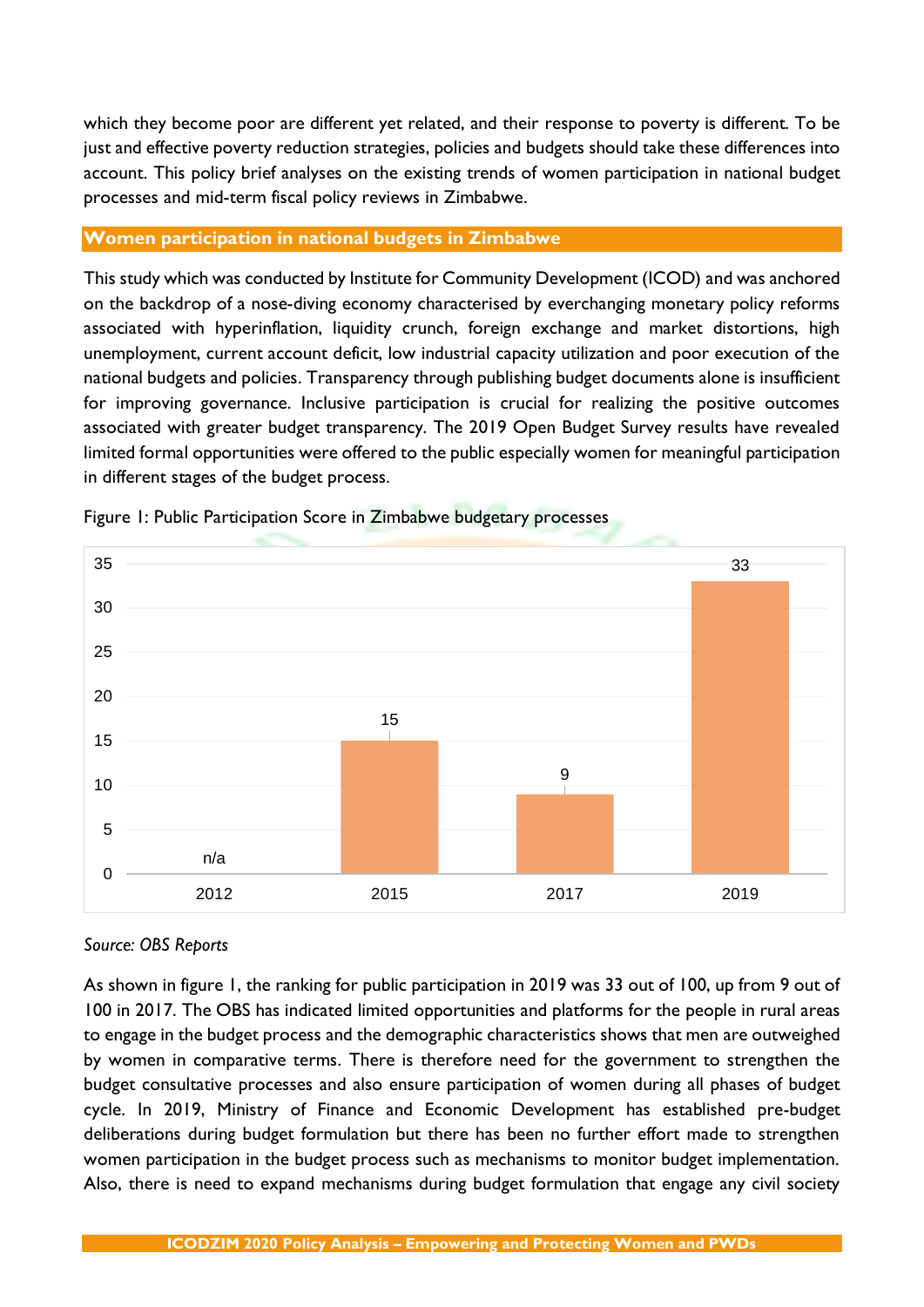organization or member of the public who wishes to participate. This will enable government to actively engage with vulnerable and underrepresented communities, directly or through civil society organizations representing them.

#### **Implications of the findings from this analysis**

- Exclusion/marginalization of the women will continue to infringe their democratic rights in making binding decisions which benefits them through informing desired development path.
- Absence of women opinion in budgetary allocations will create sharply divided poverty scales and levels and increased inequalities between and amongst people of different social categories
- Some marginalized social groups with precarious conditions like women will remain invisible and underrepresented if their opinion is not sort in national budgeting.
- Lack of meaningful participation of women in the budgetary process has remained an affront to achieving gender budgeting in Zimbabwe.

#### **Recommendations**

- 1. The government of Zimbabwe should create an enabling environment for women to meaningfully participate in national budgeting.
- 2. Decentralisation of national budgeting should also be considered so as to allocate resources basing on the spatial and contextual needs of the diverse citizens.
- 3. The government should also conscientize the women about the knowledge on budgeting and the implications of attending and participating in the budgetary processes.
- 4. Development of budgets in simplified version which are easy to understand and in accessible formats.
- 5. Strengthen capacity of parliament and auditor general to effectively exercise the oversight role in the national budget cycle.
- 6. Establish mechanisms for women to exchange views on national budget matters at both, formulation of the national budget and the monitoring of its implementation.

### **Conclusion**

It is critical for government to spearheading gender budgeting by ensuring meaningful participation of women in budgetary processes. This analysis of women's participation in budgetary processes has exhibited limited opportunities and platform created for women to effectively participate in budgetary processes. This, to a greater extent, has resulted in institutions responsible for women affairs failing to register progress in achieving women empowerment and gender equality. Low participation of women in budgetary processes could also exhibit underlying capacity gaps by CSOs and CBOs which result in these institutions failing to mobilise and empower women to improve their participation in budgetary processes. A more comprehensive analysis of contribution by women focussed CSOs in mobilising women in budgetary processes is therefore needed.

### **About Institute for Community Development in Zimbabwe**

ICODZIM is a woman led and founded organisation for women. The organisation seeks to achieve gender equality by empowering women and strengthen their economic position. Our interventions